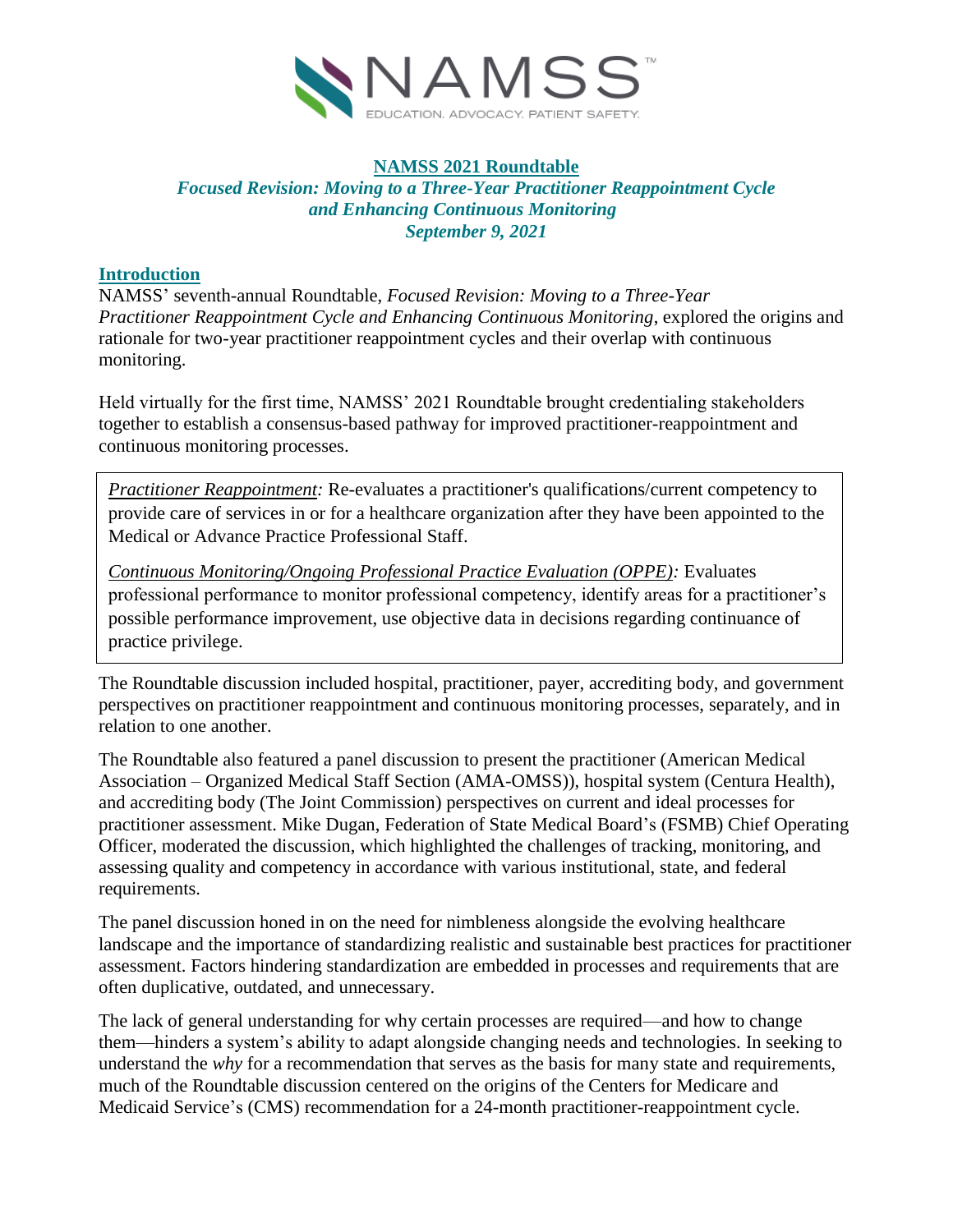#### **History of CMS' 24-Month Practitioner Reappointment Recommendation**

The origins of CMS' recommendation for a 24-month reappointment cycle is not well known. Earliest references to this recommendation appear in 42 USC 11135 (Part of the Health Care Quality Improvement Act of 1986.

*TITLE 42 - THE PUBLIC HEALTH AND WELFARE CHAPTER 117 - ENCOURAGING GOOD FAITH PROFESSIONAL REVIEW ACTIVITIES*

*SUBCHAPTER II - REPORTING OF INFORMATION*

*Sec. 11135. Duty of hospitals to obtain information*

*(a) In general - It is the duty of each hospital to request from the Secretary (or the agency designated under section 11134(b) of this title); on and after the date information is first required to be reported under section 11134(a) of this title)* 

*(1) at the time a physician or licensed health care practitioner applies to be on the medical staff (courtesy or otherwise) of, or for clinical privileges at, the hospital, information reported under this subchapter concerning the physician or practitioner, and*

*2) once every 2 years information reported under this subchapter concerning any physician or such practitioner who is on the medical staff (courtesy or otherwise) of, or has been granted clinical privileges at, the hospital. A hospital may request such information at other times.*

While not required, many facilities, as well as accrediting bodies, use CMS recommendations to set policy, and thus, many require a 24-month reappointment scheduled. Without a comprehensive understanding of the rationale for CMS' 24-month reappointment recommendation, there is compliance-related hesitancy for revising policy against a recommendation, even if such revisions would improve processes. Roundtable discussions noted that while this recommendation is a requirement for many accrediting bodies, states, and institutions, it is not a universal mandate. Accrediting body, DNV, and the National Committee for Quality Assurance, both operate on threeyear reappointment schedules.

In ensuring due diligence, many systems opt to over-assess, rather than remove, redundant assessment steps. This over-compensation, however, can compromise comprehensive and precise evaluations, especially in facilities with limited personnel and bandwidth.

In her opening remarks, NAMSS 2021 President, Aimee Woolley-Randall, described the time and resources that Medical Service Professionals (MSPs) devote to simultaneously reappoint practitioners every 24 months—*a process that can take six months*—and continuously monitor practitioner competency. Both reappointment and continuous monitoring evaluate practitioner competency—and share similar processes and measures. The overlap creates administrative duplication, stretches resources, and prevents MSPs from working at the top of their scopes.

In the spirit of identifying and reducing redundancy, the NAMSS' Roundtable presentation examined the unique and shared attributes of both reappointment and continuous monitoring. The ensuing discussion considered the merit and feasibility of extending reappointment to a three-year cycle to streamline medical staff processes and enable hospitals to enhance continuous monitoring practices. Roundtable attendees recognized the critical role MSPs play in ensuring practitioner competency and patient safety, as well as their role in realizing effective and positive change.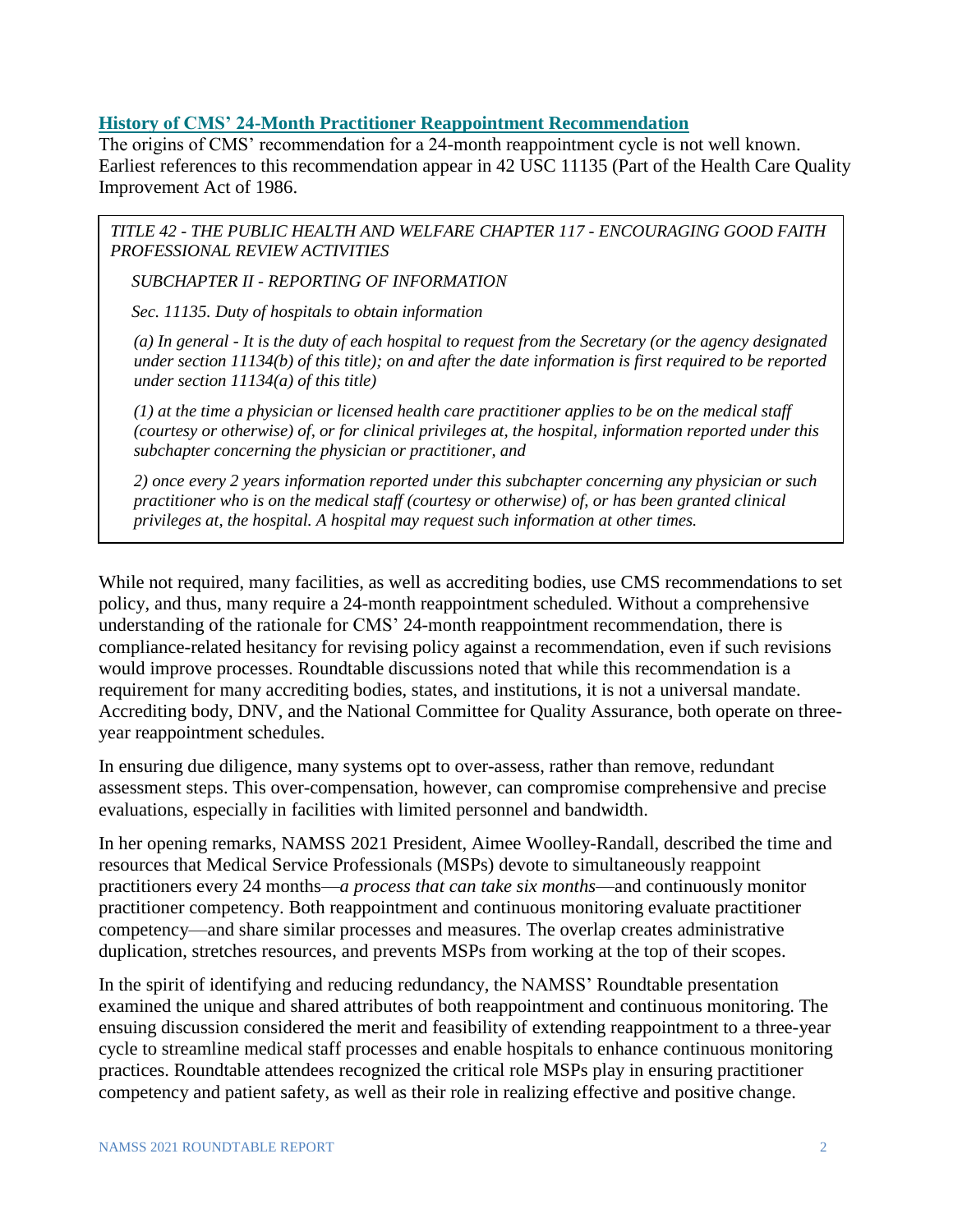Ahead of the 2021 Roundtable, NAMSS issued a position statement supporting a three-year practitioner reappointment cycle and standardized best practices for continuous monitoring.

### **NAMSS Position Statement on Practitioner Reappointment and Continuous Monitoring**

*NAMSS Supports a Three-Year Reappointment Cycle for Licensed Practitioners* NAMSS supports revising regulatory and accreditation policies to extend the reappointment cycle for licensed independent practitioners\* (credentialed practitioners) from two years to three years. A three-year practitioner-reappointment cycle would align with health plans' re-credentialing schedules and enable medical services professionals (MSPs) to more effectively perform ongoing professional practice evaluation (OPPE) on credentialed and privileged practitioners.

OPPE and the practitioner-reappointment process requires similar quality assessments, which creates redundancies that hinder effective practitioner evaluation (Appendix A). These similarities require MSPs to perform the same evaluations on the same practitioner for both reappointment and OPPE—almost simultaneously. Extending reappointment to three years would enable MSPs to focus on OPPE between reappointment cycles and more readily take action on performance concerns that OPPE discovers.

A three-year reappointment cycle would also reduce the burdens that overlapping evaluations have on practitioners, the costs health systems incur from practitioner evaluation, and the amount of time MSPs spend performing redundant administrative tasks. To enable *Tomorrow's MSP*, NAMSS supports systematic changes that reduce these unnecessary costs, redundancies, and inefficiencies so MSPs can use their training to focus exclusively on assessing practitioner performance and clinical privileges, competency, and quality—components that are critical to ensuring patient safety.

*\*Practitioner is any individual who receives clinical privilege and/or membership by the Governing Board, including, but not limited to, Medical Staff members and Advance-Practice Professionals.*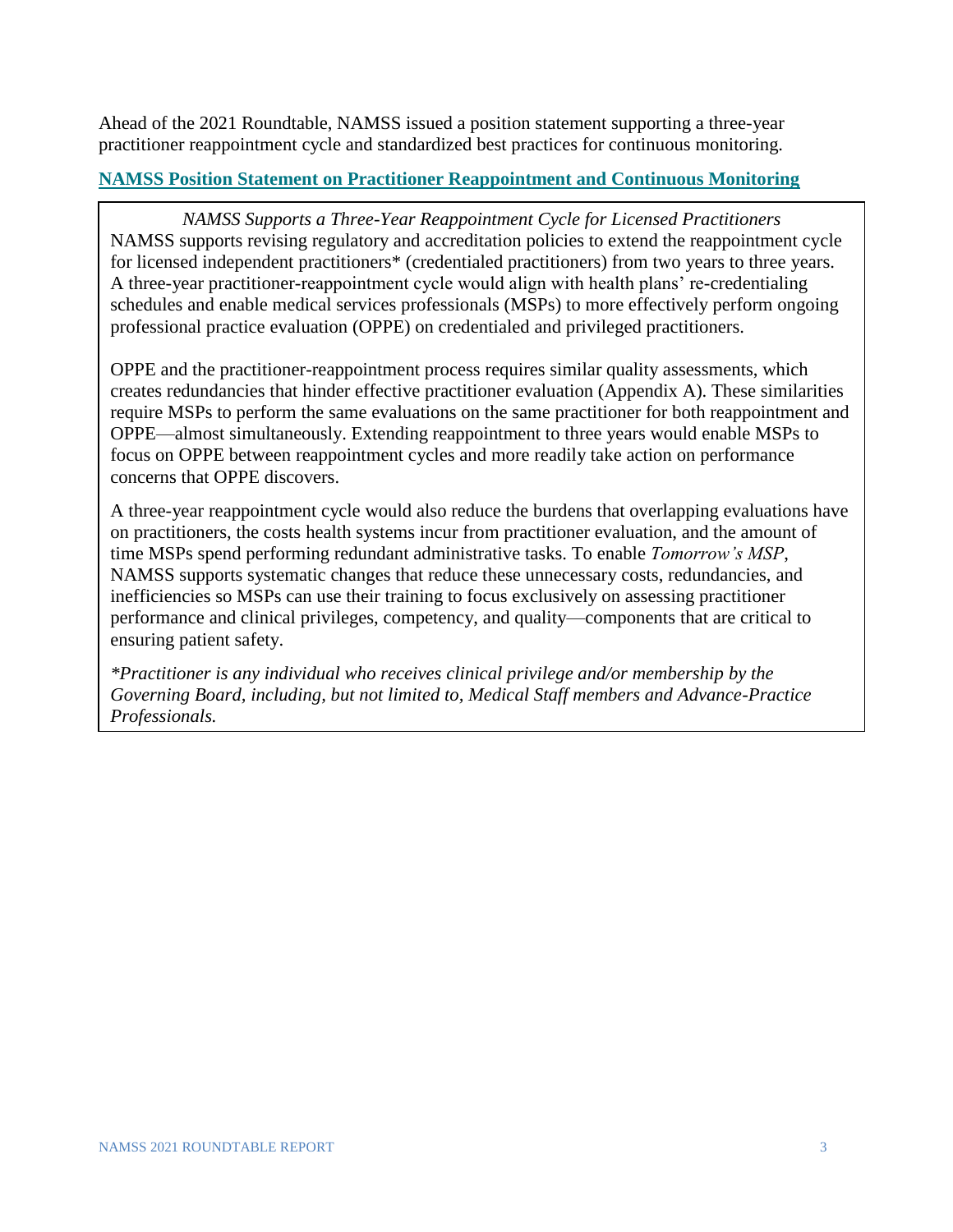| NAMSS Practitioner-Reappointment Position Statement - Appendix A                                                                                                                                                                                                                                                                              |                                                                                                                                                                                                                                                                                                                                                                                                                                                                                                                                   |                                                                                                                                                                                                                                                                                                                                                                    |
|-----------------------------------------------------------------------------------------------------------------------------------------------------------------------------------------------------------------------------------------------------------------------------------------------------------------------------------------------|-----------------------------------------------------------------------------------------------------------------------------------------------------------------------------------------------------------------------------------------------------------------------------------------------------------------------------------------------------------------------------------------------------------------------------------------------------------------------------------------------------------------------------------|--------------------------------------------------------------------------------------------------------------------------------------------------------------------------------------------------------------------------------------------------------------------------------------------------------------------------------------------------------------------|
| <b>Two-Year Reappointment</b>                                                                                                                                                                                                                                                                                                                 | <b>OPPE and Practitioner Monitoring</b>                                                                                                                                                                                                                                                                                                                                                                                                                                                                                           | Three-Year Reappointment (In Addition to<br><b>OPPE &amp; Practitioner Monitoring)</b>                                                                                                                                                                                                                                                                             |
| <b>License Verification</b>                                                                                                                                                                                                                                                                                                                   | License Expiration & Status Query                                                                                                                                                                                                                                                                                                                                                                                                                                                                                                 | Practitioner application (verifies information,<br>answers all questions, attests application is true<br>and complete).                                                                                                                                                                                                                                            |
| <b>DEA</b> Verification                                                                                                                                                                                                                                                                                                                       | DEA Expiration & Status Query                                                                                                                                                                                                                                                                                                                                                                                                                                                                                                     | Peer References (If OPPE determines)                                                                                                                                                                                                                                                                                                                               |
| State-Controlled Certificate Verification                                                                                                                                                                                                                                                                                                     | State-Controlled Certificate Expiration, Status<br>Query                                                                                                                                                                                                                                                                                                                                                                                                                                                                          | Hospital affiliation reference and/or NAMSS<br>PASS, primary hospital's quality data, if<br>practitioner volume resides at that hospital.                                                                                                                                                                                                                          |
| Board-Certification Verification                                                                                                                                                                                                                                                                                                              | Board-Certification Expiration, Status Query                                                                                                                                                                                                                                                                                                                                                                                                                                                                                      | NPDB (Continuous Query)                                                                                                                                                                                                                                                                                                                                            |
| OIG/SAM Ouerv                                                                                                                                                                                                                                                                                                                                 | OIG/SAM Ouerv                                                                                                                                                                                                                                                                                                                                                                                                                                                                                                                     | · Practitioner reviews privileges; may<br>request/withdrawal privileges.<br>· Data showing competence, experience, &<br>training privilege requirements.<br>• MSO determines if practitioner can exercise<br>privileges with/out accommodations.<br>· Includes: application questions, department-<br>chair recommendation; peer reference, MEC<br>recommendation. |
| Practitioner application (verifies information,<br>answers all requested questions, attests<br>application is true and complete).                                                                                                                                                                                                             | Practitioner to notify MSO of status changes,<br>malpractice claims, actions, investigations, etc.<br>(MSO Bylaws)                                                                                                                                                                                                                                                                                                                                                                                                                | Review MSO category to MSO bylaws<br>equirements (Membership).                                                                                                                                                                                                                                                                                                     |
| Peer References (If OPPE determines)                                                                                                                                                                                                                                                                                                          | Peer references acceptable if quality data is<br>unavailable.                                                                                                                                                                                                                                                                                                                                                                                                                                                                     | OPPE-collection reports reviewed, added to<br>practitioner's file for considering<br>eappointment/assessing competence to exercise<br>granted privileges.                                                                                                                                                                                                          |
| Hospital Affiliation Reference and/or NAMSS<br>PASS, Primary Hospital's Quality Data, if<br>practitioner's volume resides at that hospital.                                                                                                                                                                                                   | NAMSS PASS or NPDB Continuous Query                                                                                                                                                                                                                                                                                                                                                                                                                                                                                               | Review no-volume practitioners, Board<br>ecommendation on continuing membership<br>and/or privileges.                                                                                                                                                                                                                                                              |
| NPDB (Continuous Query)                                                                                                                                                                                                                                                                                                                       | NPDB Query (Continuous Query)                                                                                                                                                                                                                                                                                                                                                                                                                                                                                                     |                                                                                                                                                                                                                                                                                                                                                                    |
| Malpractice Insurance Coverage Verification                                                                                                                                                                                                                                                                                                   | Malpractice Insurance Coverage Expiration &<br><b>Status Change</b>                                                                                                                                                                                                                                                                                                                                                                                                                                                               |                                                                                                                                                                                                                                                                                                                                                                    |
| • Practitioner reviews privileges; may<br>request/withdrawal privileges.<br>· Data showing competence, experience,<br>training privilege requirements.<br>• MSO determines if practitioner can exercise<br>clinical privileges with/out accommodations.<br>· Includes: application questions, Chair &<br>MEC recommendations; peer reference. | Clinical Privilege Criteria (monitored through<br>volume data every six-nine months)                                                                                                                                                                                                                                                                                                                                                                                                                                              |                                                                                                                                                                                                                                                                                                                                                                    |
| Review MSO category to MSO bylaws<br>requirements (Membership).                                                                                                                                                                                                                                                                               | NΙA                                                                                                                                                                                                                                                                                                                                                                                                                                                                                                                               |                                                                                                                                                                                                                                                                                                                                                                    |
| Review OPPE-collection reports. Add to<br>practitioner's file for considering<br>reappointment/assessing competence to<br>exercise granted privileges.                                                                                                                                                                                        | Review Department/Specialty Data Elements<br>with expected performance parameters. Data<br>Elements may include:<br>· Peer-review cases<br>· Informational letters<br>• Professionalism concerns<br>· Patient complaints; patient-satisfaction<br>• Complication rate<br>• Infection rate<br>• Unplanned return to surgery rate<br>• Blood use<br>· Data reported to relevant registries<br>• Compliance with evidence-based protocols<br>• Average length of stay<br>· Readmissions<br>• Compliance with medical record criteria |                                                                                                                                                                                                                                                                                                                                                                    |
| Application (practitioner verifies information,<br>answers all questions, and attests application is<br>true and complete).                                                                                                                                                                                                                   | Identify no-volume practitioners. OPPE<br>continues; other conditions added to<br>reappointment, clinical privileges (proctoring,<br>retrospective review, co-admission).                                                                                                                                                                                                                                                                                                                                                         |                                                                                                                                                                                                                                                                                                                                                                    |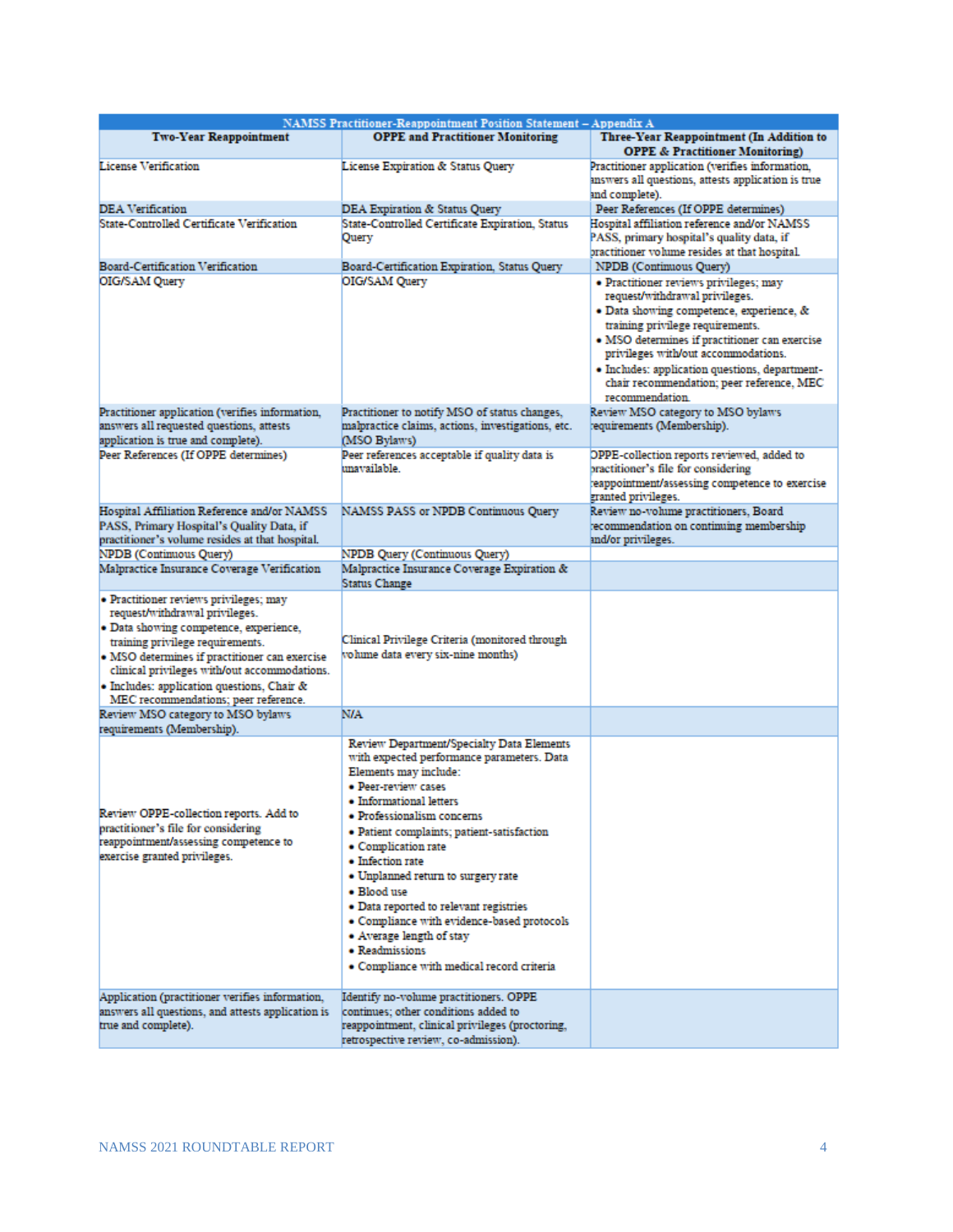#### **Problems Resulting from Current Process**

Practitioner reappointment and continuous monitoring overlap and are resource-heavy processes, which prevent MSPs from focusing on the quality analyses they perform to help ensure practitioner competency. Because reappointment can take six months to complete, the 24-month reappointment cycle means that MSPs perform reappointment and continuous monitoring almost simultaneously.

The frequency of the process and the amount of resources that both evaluations require means that reappointment takes up a significant portion of MSPs' time and focus. The dual processes also require practitioners' time and attention, which can result in practitioner disengagement and a general lack of appreciation for institutional review processes.

A grave challenge of practitioner credentialing is that one data oversight can put lives at risk. Reappointment is remarkably similar to the process MSPs use to initially credential a practitioner. Performing this assessment for each practitioner, every year and a half, requires facilities to perform duplicative, resource-intense tasks. This overlap can result in a time-strapped medical staff service office that does not have the bandwidth to perform comprehensive gap analysis.

#### **Challenges to Changing Current Process**

There are no best-practice standards for OPPE, and no standard threshold for triggering a focused professional practice evaluation—the process for evaluating a practitioner who demonstrates a lack of competency. The lack of uniformity of data elements and processes used for continuous monitoring give cause for some accrediting bodies to maintain a 24-month reappointment cycle.

Even with such standards, Roundtable participants acknowledged that OPPE is just one element of evaluating performance and not solely adequate to measure competency, especially because data elements that measure individual performance are difficult to tease out of data sets. Participants cited the need for practitioner-attribution algorithms to capture meaningful outcomes data to enhance OPPE across the board. Successful metrics, algorithms, and standards include education, training, and an overall awareness of the purpose for each so practitioners, MSPs, and other entities can appreciate and work toward these elements.

Roundtable participants also noted conflicts between a facility's governing body and medical staff as an impingement to transparent and streamlined processes for reporting practitioner actions. Such conflicts can lead to lengthy deliberations and even lawsuits that ultimately suppress mechanisms for reporting concerning practitioner actions.

## **Elements Needed to Change Current Process**

A sustainable solution must find the right balance to measure practitioner competency without overregulating practitioners. Such a solution may be a framework rather than a mandate, which would accommodate diversity among facility processes while providing enough universal guidance to help all facilities improve their processes for measuring competency.

Uniform standardization is essential to ensuring that nothing falls through the cracks. Identifying standard, attainable, and effective standards that are applicable to all facilities—large and small—is critical to enhancing continuous monitoring. Such standards, backed by evidence-base measures that drive performance, would help enhance continuous monitoring to enable greater time between reappointments. They would also allow for greater OPPE consistency across facilities, which would help strengthen the case for lengthening reappointment timelines and relying more on continuous monitoring.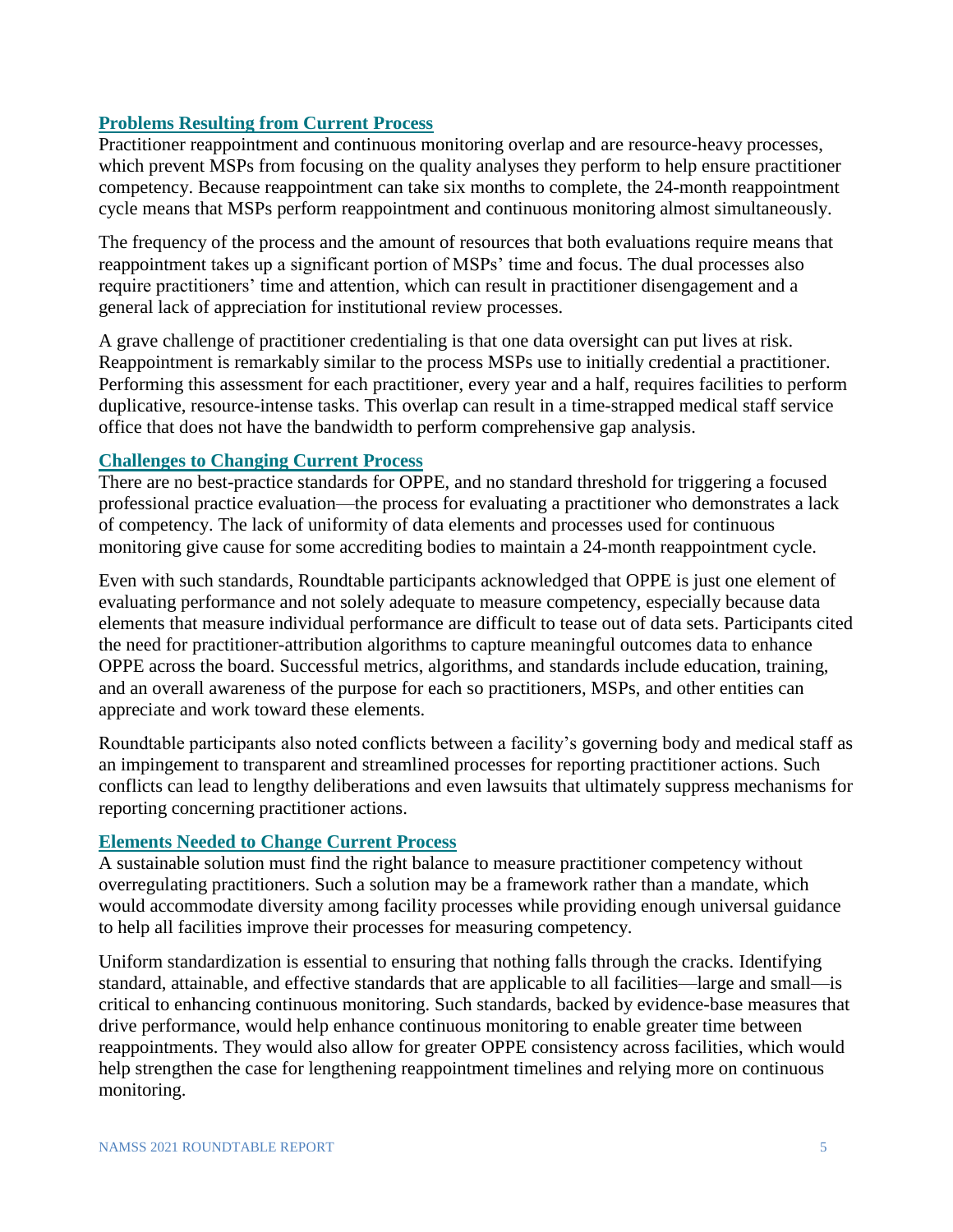In addition to measuring competencies, effective standards would measure improvements in practitioner behavior and encourage medical schools and facilities to provide comprehensive behavioral protocol training, overcome reporting suppression—competency and behavioral, and guide effective behavioral training among by facilities and medical schools.

Roundtable participants also cited the National Practitioner Data Bank (NPDB) as a critical resource in competency tracking. The NPDB's continuous query feature provides facilities updated information on their enrolled practitioners via email within 24 hours of a new NPDB report. The continuous query feature is essential; manual queries can see an average of 15-month delays. Continuous query is free, easy to use, and already a resource that many MSPs value. Already an essential part of monitoring, NPDB's continuous query should be a part of any future standards for OPPE.

Roundtable participants also noted that governing body and medical staff representation on each other's boards could help foster cohesive, transparent, and productive relationships between both bodies. This cohesive relationship can help both bodies come to agreements on actionable OPPE reappointment elements. It can also help establish and implement changes to practitioner reappointment and continuous monitoring processes to help streamline competency assessment.

#### **Proposed Pilot**

Enabling facilities that perform optimal continuous monitoring to move to a three-year reappointment cycle may incentivize additional focus on OPPE processes. A pilot to allow facilities with optimal OPPE processes to conduct reappointment every three years could help incentivize facilities to adopt standards to enhance their continuous monitoring processes. Several Roundtable participants voiced interest and support in such a pilot.

#### **New Factors to Consider**

COVID-19 and telehealth demands continue to challenge the current system and the way facilities measure practitioner competency. Any framework for an improved measurement structure must embrace telehealth, workforce challenges, locum tenum factors, and overall hospital bandwidth.

The continuing pandemic creates a sense of urgency for more efficient and streamlined competency processes. Even in its aftermath, COVID-19 has changed hospital processes for public health emergencies and workforce structures. Equipping personnel with the resources and protocols that they need for optimal performance is essential to a robust, high-performing healthcare facility.

While the practitioner credentialing process cannot change overnight, the industry must become more nimble so it can proactively identify and address industry changes that affect practitioner practice and competencies. MSPs experience credentialing inefficiencies first-hand and are best equipped to identify and implement technologies and practices that will streamline and improve the practitioner credentialing.

## **2021 NAMSS Roundtable Participants**

NAMSS would like to thank the following industry partners for participating in its 2021 Roundtable:

- *Accreditation Council for Graduate Medical Education (ACGME)*
- *American Board of Medical Specialties (ABMS)*
- *American Hospital Association (AHA)*
- *American Medical Association - Organized Medical Staff Services (AMA-OMSS)*
- *Centers for Medicare and Medicaid Services (CMS)*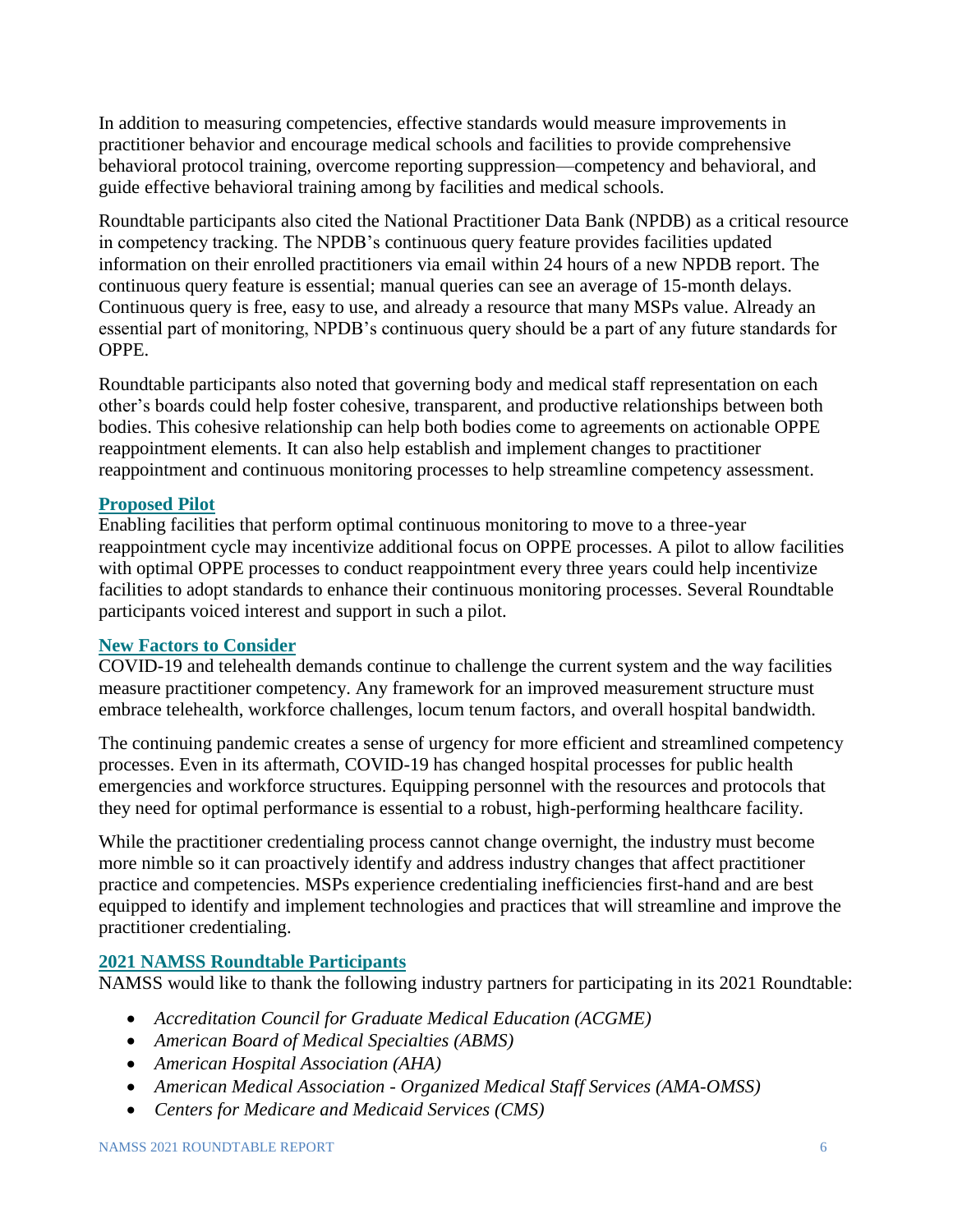- *Federation of State Medical Boards (FSMB)*
- *Health Resources & Services Administration (HRSA)*
- *ACHC – Healthcare Facilities Accreditation Program (HFAP)*
- *The Joint Commission (TJC)*
- *Medical Group Management Association (MGMA)*
- *Centura Health*

# **NAMSS Roundtable Background**

NAMSS began its Roundtable Series in 2014 to generate consensus for practitioner-credentialing standards. Subsequent Roundtables have addressed specific and broad credentialing pain points, identified credentialing gaps and shortfalls, and discussed innovations for modernizing credentialing.

The past six NAMSS Roundtables have helped institute a series of changes to credentialing, privileging, and licensure processes. These meetings have helped establish:

- The Ideal Credentialing Standards for Facility Credentialing (2014)
- The Essential Common Elements for Payer Credentialing (2015)
- The Data Elements for the Model Credentialing Application (2016)
- The Verification of Graduate Medical Education Training (VGMET) Form (2016).

Between 2017 and 2019, NAMSS focused Roundtable topics on big-picture technology concepts that could either influence, or potentially transform, healthcare credentialing. In preparation for positive technological disruptions, NAMSS also sought to influence and implement changes that would enable Medical Service Professionals (MSP) to focus on quality assessments—and less on duplicative tasks that the current system requires.

Modernizing the credentialing process is critical to this effort. NAMSS anticipates and welcomes changes brought on by standardized, open-sourced technologies, and continues to prepare its members for Tomorrow's MSP with that concept in mind.

The COVID-19 pandemic has exasperated many inefficiencies and pain points within the practitioner and privileging processes. As we return to gathering—virtually—in a COVID world, we again seek the why, how, and the way forward for processes that affect workflow, practitioner onboarding, and resource allocation.

## **2021 Roundtable Discussion**

*Panelist Questions*

- From your perspectives, which parts of the practitioner-credentialing process are working, and which parts are not?
- In an ideal world, what changes would you make to practitioner-reappointment and continuousmonitoring processes?
- What changes to current continuous monitoring standards could better reflect practitioner competency?
- Would extending the practitioner-reappointment cycle and enhancing continuous monitoring improve patient safety?
- Given what you have seen in the past few years, and to prepare the healthcare system for the future, what changes need to be made now?